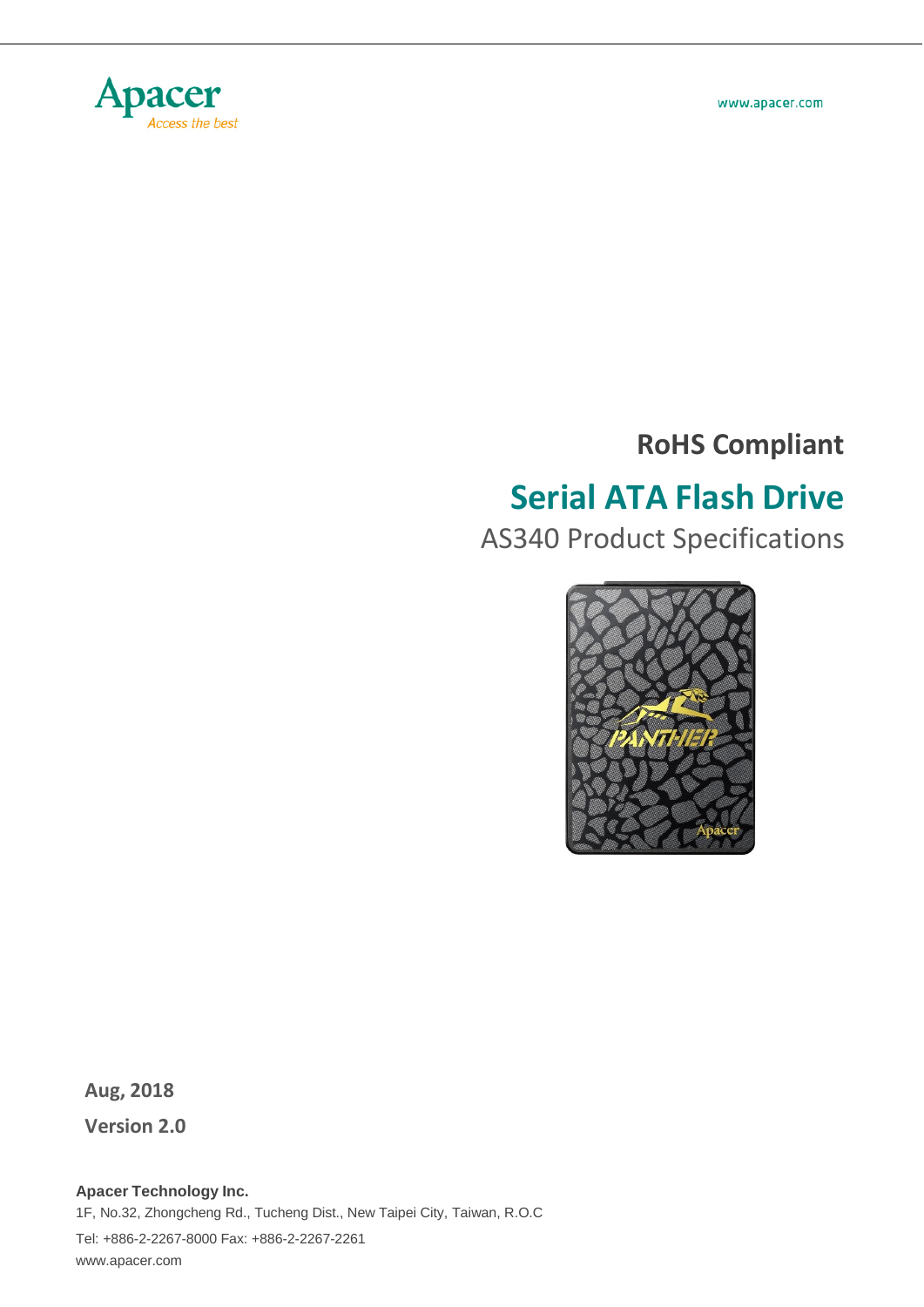### Specifications Overview:

- **Compliance with SATA Revision 3.1**
	- SATA 6.0 Gbps interface
	- Backward compatible with SATA 1.5 and 3.0 Gbps interfaces
- **Capacity**
	- 120GB , 240GB ,480GB ,960GB
- **Performance\***
	- Sequential read: Up to 550 MB/sec
	- Sequential write: Up to 520 MB/sec
	- Random read (4K): Up to 96,618 IOPS
	- Random write (4K): Up to 30,176 IOPS
- **Flash Management**
	- Global Wear Leveling
	- S.M.A.R.T.
	- Power Failure Management
	- TRIM
- **NAND Flash Type:** 3D TLC
- **MTBF:** 1,500,000 hours
- **Endurance (in Terabytes Written: TBW)**
	- 120 GB: 70 TBW
	- 240 GB: 140 TBW
	- 480 GB: 280 TBW
	- 960 GB: 560 TBW
- **Temperature Range**
	- Operating: Standard: 0°C to 70°C
	- Storage: -40°C to 70°C
- **Supply Voltage**
	- $-5.0 V \pm 5%$
- **Power Consumption\***
	- Active mode:
		- 1,260 mW (120GB)
		- 1,450 mW (240GB)
		- 1,710 mW (480GB)
		- 2,000 mW (960GB)
	- Idle mode: 320 mW (120GB) 325 mW (240GB) 315 mW (480GB) 450 mW (960GB)
- **Connector Type**
	- 7-pin SATA signal connector
	- 15-pin SATA power connector
- **Form Factor**
	- $-2.5"$
	- Dimensions with 7mm enclosure: 100.00 x 69.85 x 6.90, unit: mm
- **Shock & Vibration\*\***
	- Shock:1,500 G
	- Vibration: 15 G
- **SATA Power Management Modes**
- **RoHS Compliant**

\*Varies from capacities. The values for performances and power consumptions presented are typical and may vary depending on flash configurations or platform settings. \*\*Non-operatin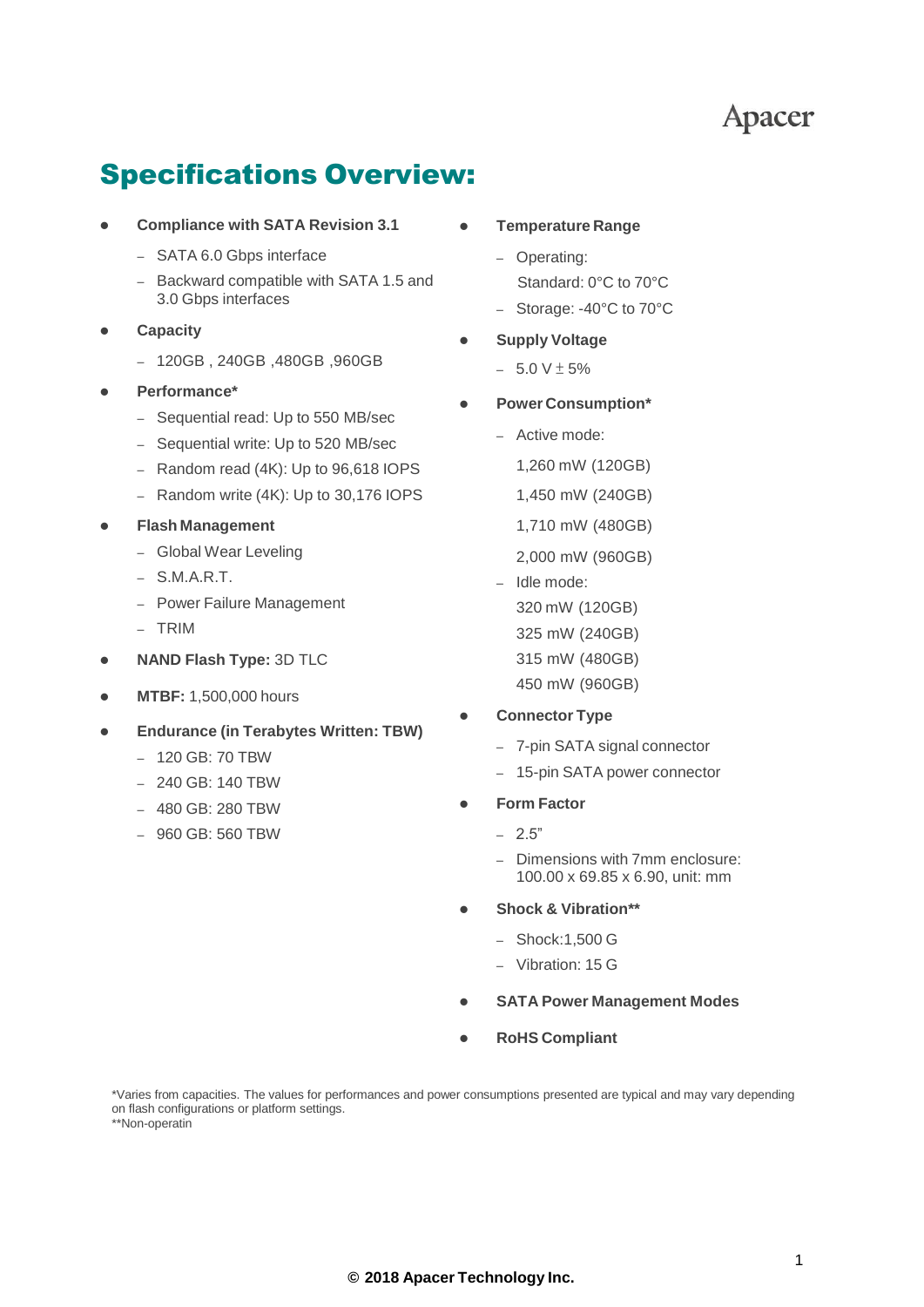| <b>Capacity</b> | <b>Bulk P/N</b> | <b>Retail P/N</b> |  |
|-----------------|-----------------|-------------------|--|
| 120GB           | AP120GAS340G    | AP120GAS340G-1    |  |
| 240GB           | AP240GAS340G    | AP240GAS340G-1    |  |
| 480GB           | AP480GAS340G    | AP480GAS340G-1    |  |
| 960GB           | AP960GAS340G    | AP960GAS340G-1    |  |

## 1.1 Part Number Listing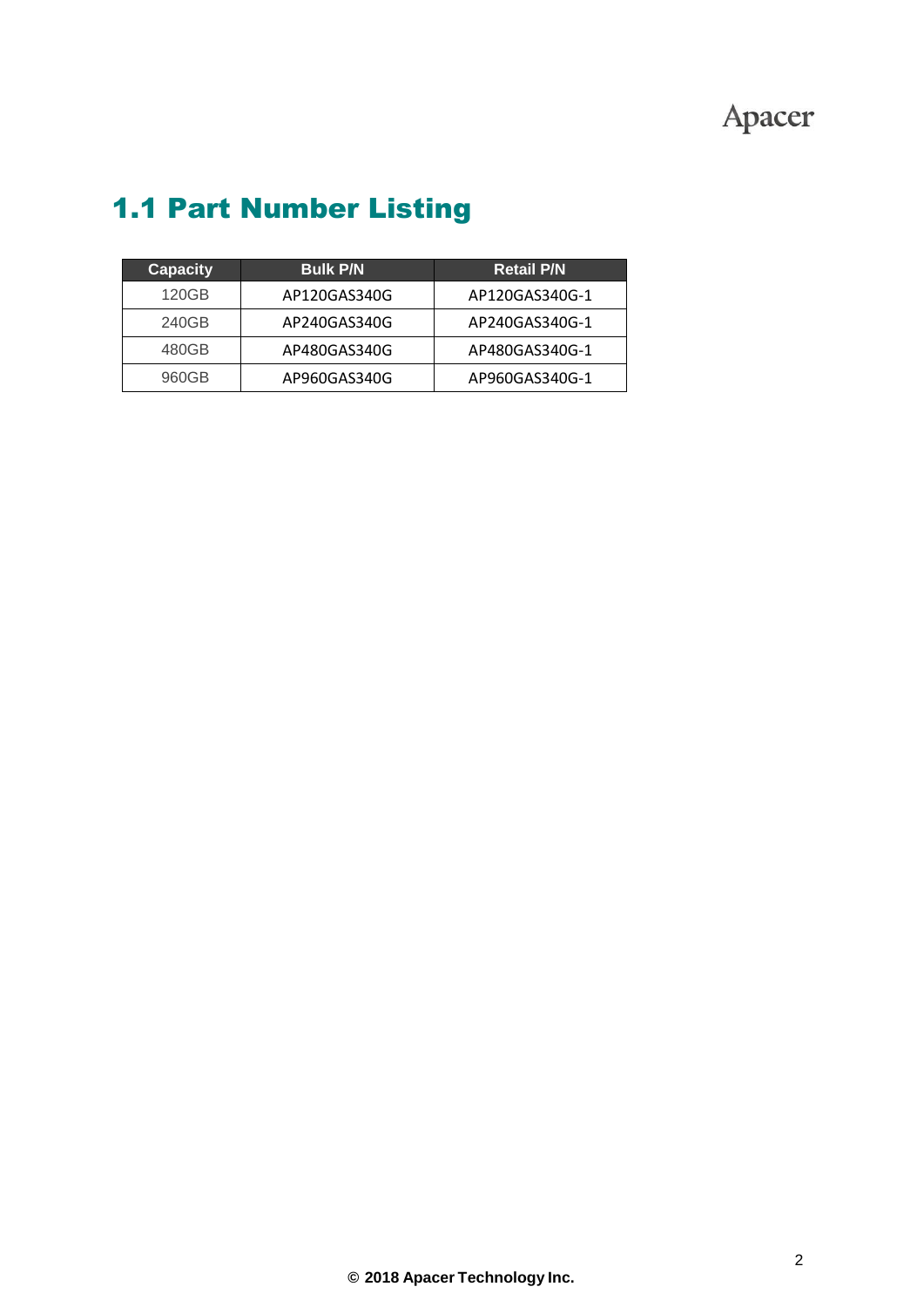## 1.2 Revision History

| <b>Revision</b> | <b>Description</b>     | Date      |
|-----------------|------------------------|-----------|
| 1.0             | Official release       | 8/9/2018  |
| 2.0             | Document layout change | 8/20/2018 |